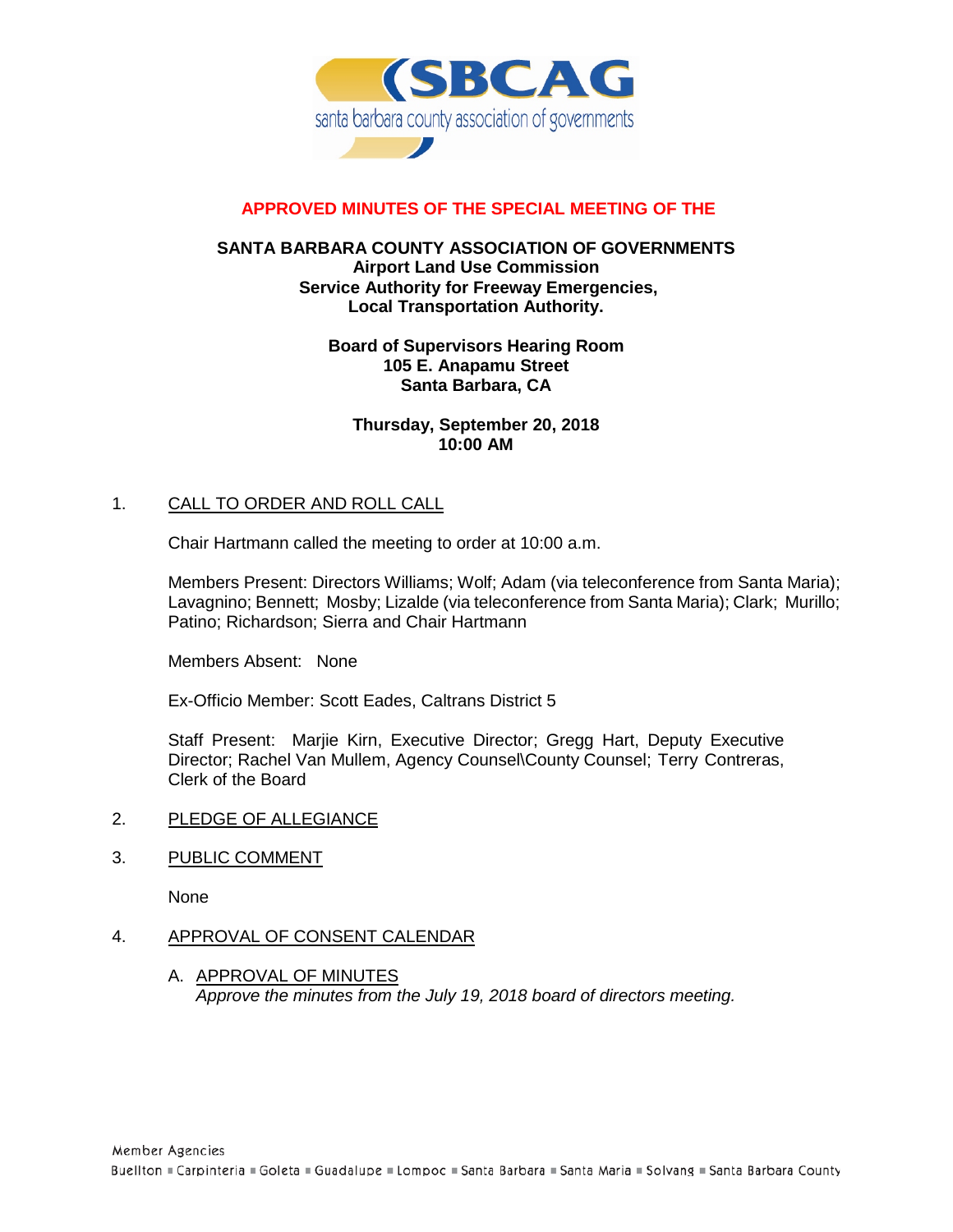Director Williams recused himself from Item 4B and the item was considered separately.

- B. HIGHWAY 101 HOV: CONTRACT AMENDMENT FOR GALVIN PRESERVATION **ASSOCIATION** 
	- *1. Approve and authorize the Chair to execute Amendment No. 2 to the Agreement (Attachment A) with Galvin Preservation Association to continue providing environmental support and coastal permitting services for the Highway 101 HOV project, to extend the period of performance for a year, and to increase funding by \$160,000, for a total not to exceed amount of \$410,000 with a period of performance through June 30, 2020;*
	- *2. Approve and authorize the Executive Director, to execute Task Orders pursuant to Exhibit A Scope of Services; and,*
	- *3. Approve and authorize the Executive Director to extend the period of performance for up to one additional year in accordance with Section 4.b.*

Motion made to approve Consent Item 4B.

| Motion:         | Richardson                                                                                                                   | Second: Bennett |  |
|-----------------|------------------------------------------------------------------------------------------------------------------------------|-----------------|--|
| Motion carried: | 12-0                                                                                                                         |                 |  |
| Yes:            | Wolf, Adam, Lavagnino, Richardson, Lizalde, Mosby, Bennett,<br>Clark, Murillo, Richardson, Patino, Sierra and Chair Hartmann |                 |  |
| No:             | None.                                                                                                                        |                 |  |
| Abstention:     | <b>None</b>                                                                                                                  |                 |  |
| Absent:         | Williams                                                                                                                     |                 |  |

- C. 2019 FEDERAL TRANSPORTATION IMPROVEMENT PROGRAM *Adopt Resolution 18-23 (Attachment B) approving the 2019 Federal Transportation Improvement Program (Attachment C) for submittal to the California Department of Transportation.*
- D. COAST RAIL COORDINATING COUNCIL MEMORANDUM OF UNDERSTANDING *Approve and authorize the Executive Director to execute a Memorandum of Understanding to better coordinate efforts to improve intercity rail service on the Coast Route.*
- E. SB1 STATE OF GOOD REPAIR PROGRAM PROJET LIST APPROVAL *Adopt Resolution 18-24 approving the FY 18/19 State of Good Repair project list for submittal to the California Department of Transportation.*
- F. SAFE CALL BOX CALL ANSWERING CENTER *Approve, ratify and authorize the Chair to execute an Agreement (Attachment 1) for Call Box Answering Center (CAC) operations with a total amount not to* exceed *\$36,000 for the period of February 27, 2018 through February 28, 2021.*
- G. REGIONAL TRANSPORTATION NETWORK RESILIENCY ASSESSMENT **CONTRACT**

*Approve and authorize the Chair to execute an Agreement (Attachment A) with Energetics, Inc. to complete a regional multi-modal transportation network resiliency assessment for an amount firm fixed price up to but not to exceed \$85,000 with a period of performance from September 24, 2018 through August 30, 2019.*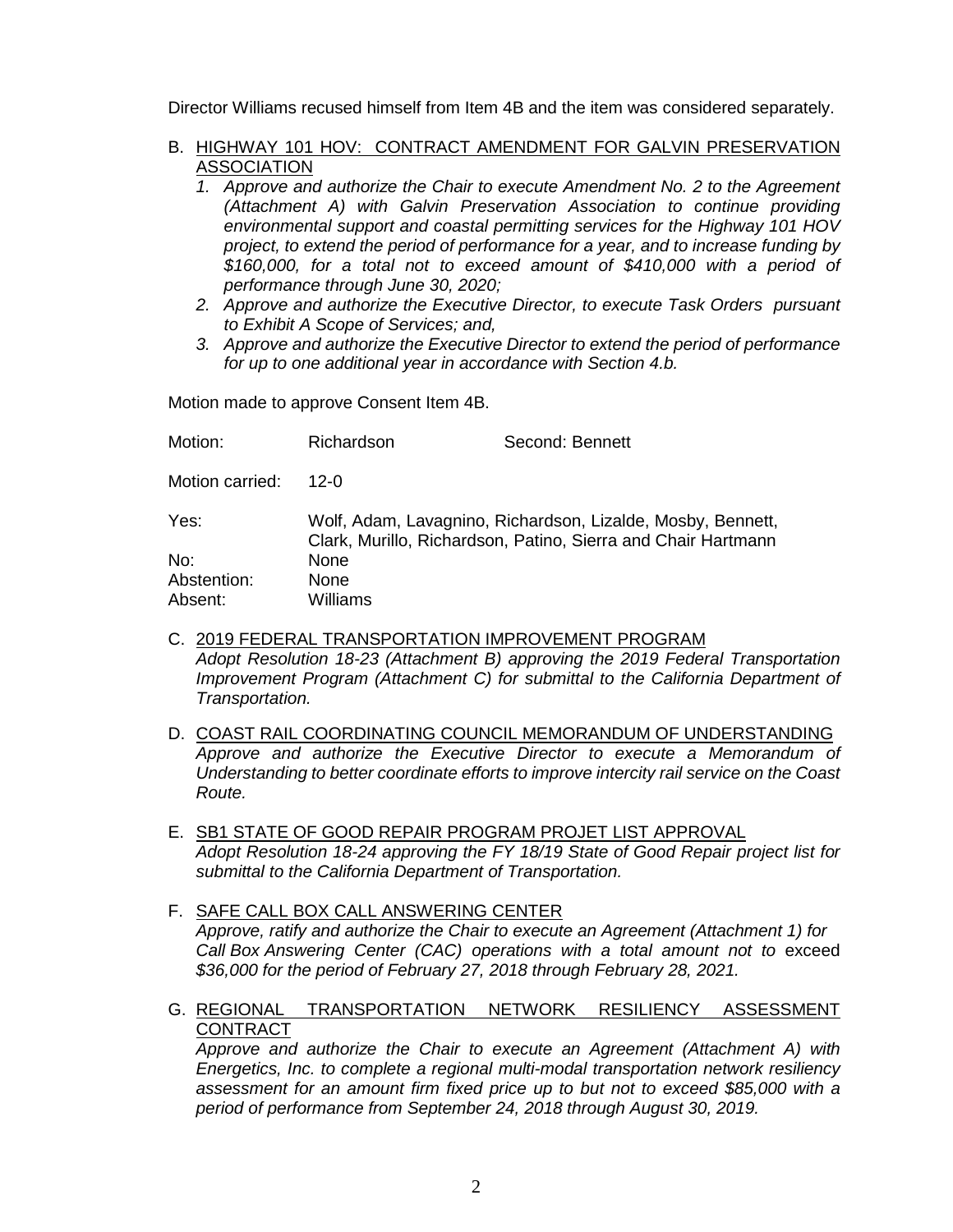- H. MAP-21/FAST ACT PERFORMANCE MEASURES AND TARGETS *Approve and accept the MAP-21/FAST Act Performance Measures and State targets.*
- I. OWP AND BUDGET AMENDMENT #2
	- *1. Adopt Resolution 18-25 (Attachment A) amending the FY 2018-19 Overall Work Program (OWP) and Budget to adjust work elements to reflect FY 2017-18 carryover balances certified by the State, to add appropriations for consulting services, to reflect unanticipated governmental revenues and to shift staffing resources to reflect actual work effort.*
	- *2. Approve and authorize the Executive Director, Marjie Kirn, to execute these amendments to the OWP and Budget.*

Motion made to approve Consent Items 4A and 4C-4I.

| Motion:         | Murillo                                                                                                                               | Second: Bennett |
|-----------------|---------------------------------------------------------------------------------------------------------------------------------------|-----------------|
| Motion carried: | 13-0                                                                                                                                  |                 |
| Yes:            | Williams Wolf, Adam, Lavagnino, Richardson, Lizalde, Mosby, Bennett,<br>Clark, Murillo, Richardson, Patino, Sierra and Chair Hartmann |                 |
| No:             | None                                                                                                                                  |                 |
| Abstention:     | None                                                                                                                                  |                 |
| Absent:         | None                                                                                                                                  |                 |

#### 5. 2018 MEASURE A STRATEGIC PLAN

*Receive presentation on financial memorandum to support development of 2018 Measure A Strategic Plan and provide feedback to SBCAG staff.*

Information item only therefore no action was taken.

#### 6. PROPOSITION 6

*Adopt Resolution 18-26 (Attachment A) regarding Proposition 6.*

Motion made to adopt Resolution 18-26

| Motion:         | Murillo                | Second: Wolf                                                                                                     |
|-----------------|------------------------|------------------------------------------------------------------------------------------------------------------|
| Motion carried: | $10 - 3$               |                                                                                                                  |
| Yes:            |                        | Williams Wolf, Lavagnino, Richardson, Lizalde, Bennett, Clark, Murillo,<br>Richardson, Sierra and Chair Hartmann |
| No:             | Adam, Mosby and Patino |                                                                                                                  |
| Abstention:     | <b>None</b>            |                                                                                                                  |
| Absent:         | <b>None</b>            |                                                                                                                  |